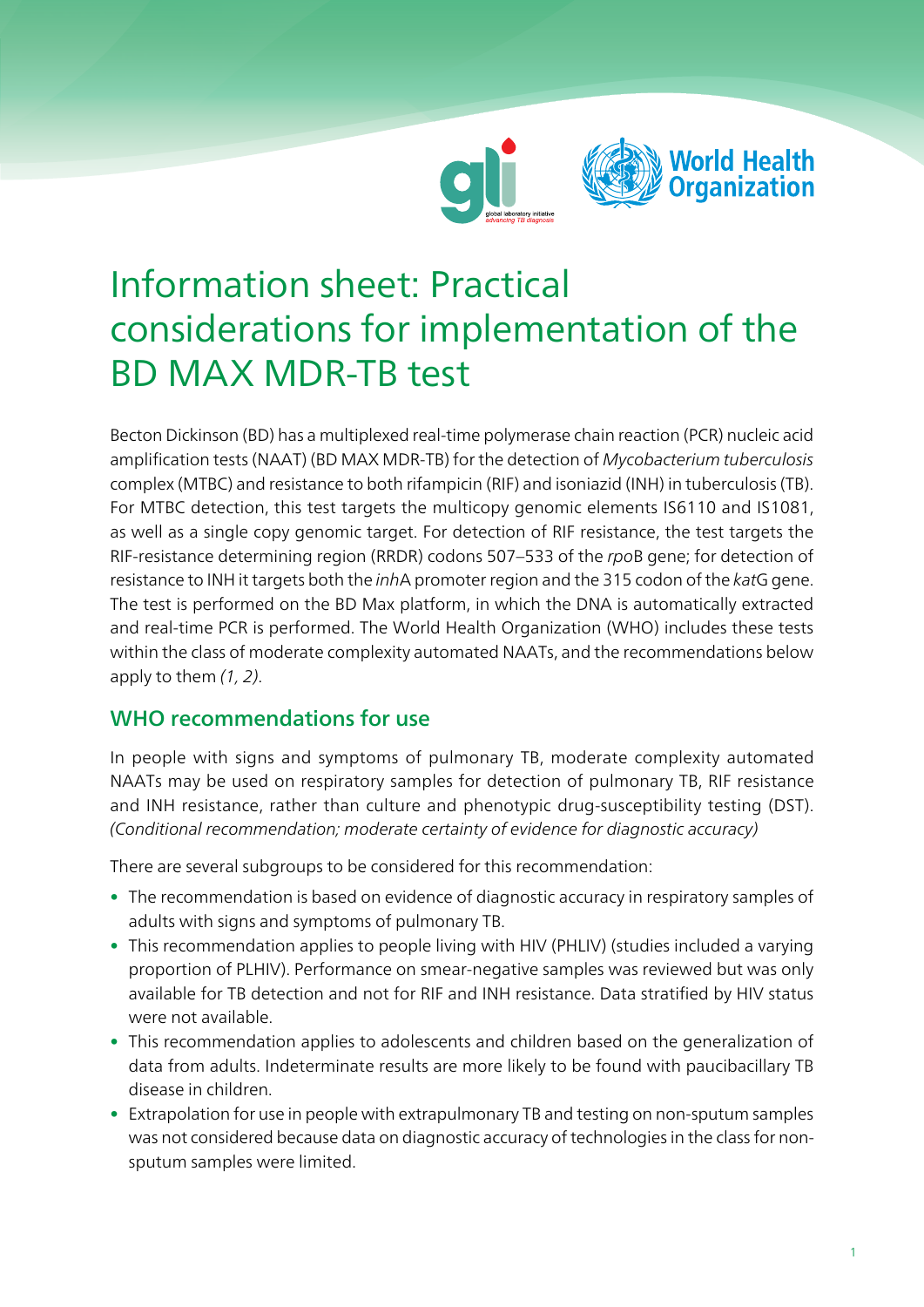## Key performance conclusions

- The BD MAX MDR-TB test performs well for the diagnosis of TB and DR-TB compared with culture and phenotypic DST.
- Limit of detection reported by the company: TB detection = 0.5 colony forming units (CFU)/ mL,  $RIF/INH$  detection = 6 CFU/mL.
- The pooled sensitivity and specificity data for the class are presented in the Web Appendix of the WHO consolidated guidelines (3).

#### Test procedure at-a-glance

- 1. Sample treatment: Raw or concentrated sputum is manually mixed 2:1 with BD MAX STR (sample treatment reagent), shaken and incubated twice, then transferred to a BD MAX MDR-TB sample tube.
- 2. **Sample preparation and real-time PCR**: The BD MAX MDR-TB sample tube is manually transferred to the BD MAX instrument, which then automates all sample preparation processes (cell lysis, DNA extraction, magnetic bead-based DNA concentration, heat and elution buffer-based DNA purification) and real-time PCR (reagent rehydration and DNA amplification).
- 3. **Detection and reporting**: Automated by the BD MAX instrument, specific fluorescent probes are used to detect MTBC DNA (IS6110, IS1081 and a single gene target, devR), RIF resistance (RRDR codons 507–533) and INH resistance (inhA promoter and katG codon 315). Results are automatically determined and digitally reported by the instrument within 4 hours.
- 4. **Result interpretation**: BD MAX automatically reports detection status (detected/ not detected) for MTBC, RIF resistance and INH resistance. RIF and INH may be reported as "unreportable" (i.e. fluorescence not measurable) and INH may have results disaggregated by katG and inhA promoter region targets (mutation detected/ not detected). Also reported are MTBC detection with very low mycobacterial loads without resistance results (MTB low ), lack of sample processing control detection (MTB unresolved), system failure (indeterminate) and incomplete runs (incomplete) (4).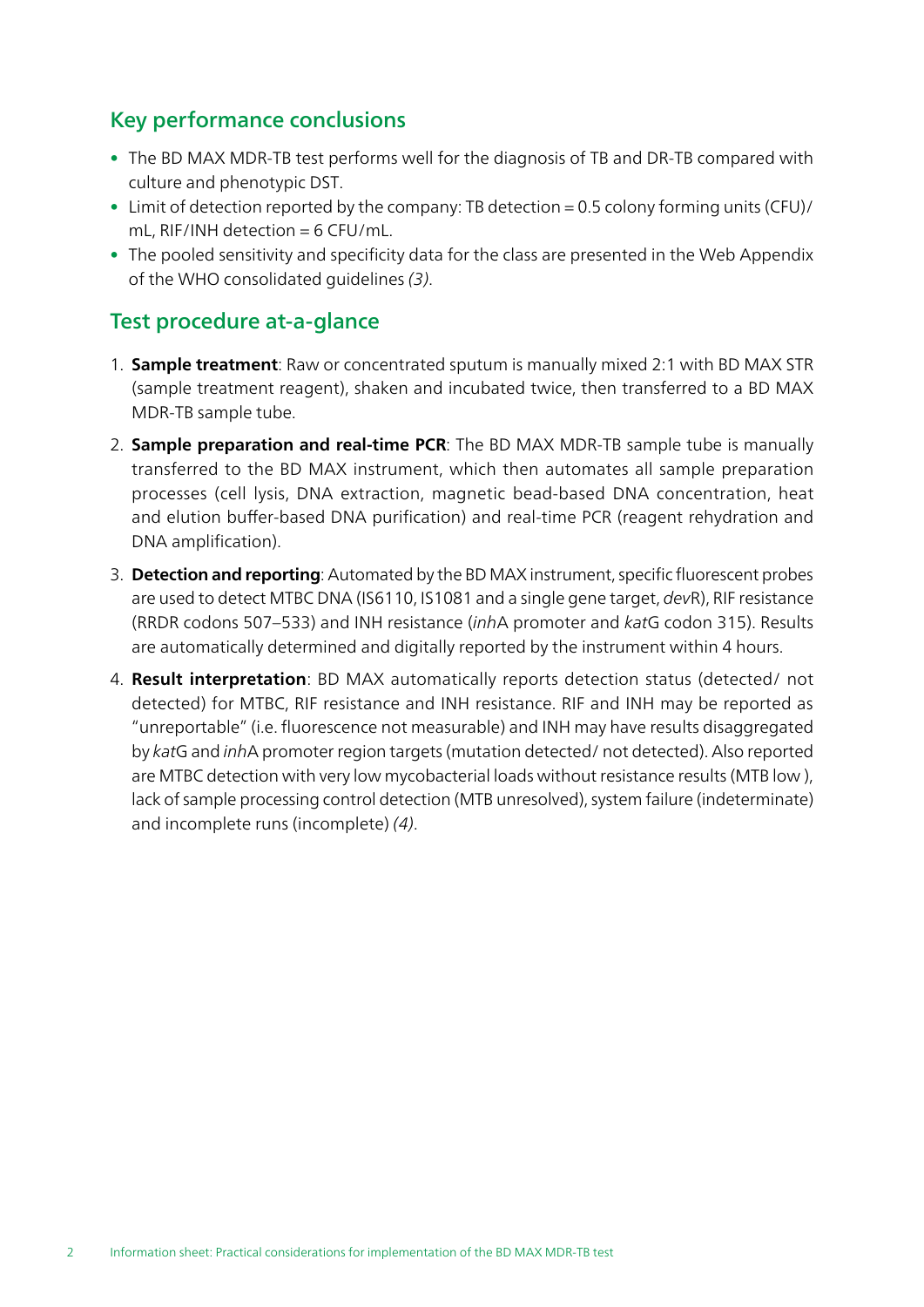# Equipment, supplies and reagents

Fig. 1. BD MAX System and BD MAX PCR Cartridges





Source: Reproduced with permission of Becton Dickinson, © 2021. All rights reserved.

MDR-TB assay: 24 tests, master mixes, reagent strips, extraction tubes, sample tube, transfer pipettes, septum caps

BD MAX system: A fully-integrated, automated instrument that performs nucleic acid extraction and real-time PCR providing results for up to 24 samples per run on a benchtop with a computer

Required, provided separately by BD: BD MAX STR (sample treatment reagent), BD MAX PCR Cartridges (for RT-PCR)

Not provided by BD: Timer (required), personal protective equipment (lab coat, eye protection, powderless gloves), universal power source (UPS; recommmended), waste containers, external controls

## Operational considerations

- Testing capacity: 48 tests (24 in  $\leq$ 4 hours) per 8-hour workday (4).
- BD MAX system dimensions and weight: The BD MAX system includes a benchtop instrument (94.0  $\times$  75.4  $\times$  72.4 cm, weight of 113.4 kg).
- Sputum storage and testing conditions: For sputum decontamination N-acetyl-L-cysteine/ sodium hydroxide (NALC/NaOH) should be used. Sample processing may be conducted on unprocessed sputum transported at 2–35 °C within 3 days of collection and subsequently stored at 2–8 °C for an additional 7 days. BD MAX STR-treated samples can be stored at 2–8  $\degree$ C for up to 72 hours and may be retested within this same time period.
- Storage temperature: BD MAX MDR-TB reagents (2-28 °C) and BD MAX instrument (18– 28 °C with 20–80% relative humidity).
- Shelf life: At least 9 months.
- Unit prices for low- and middle-income countries: Global prices are not yet available from the Stop TB Partnership Global Drug Facility, but may become available in the future.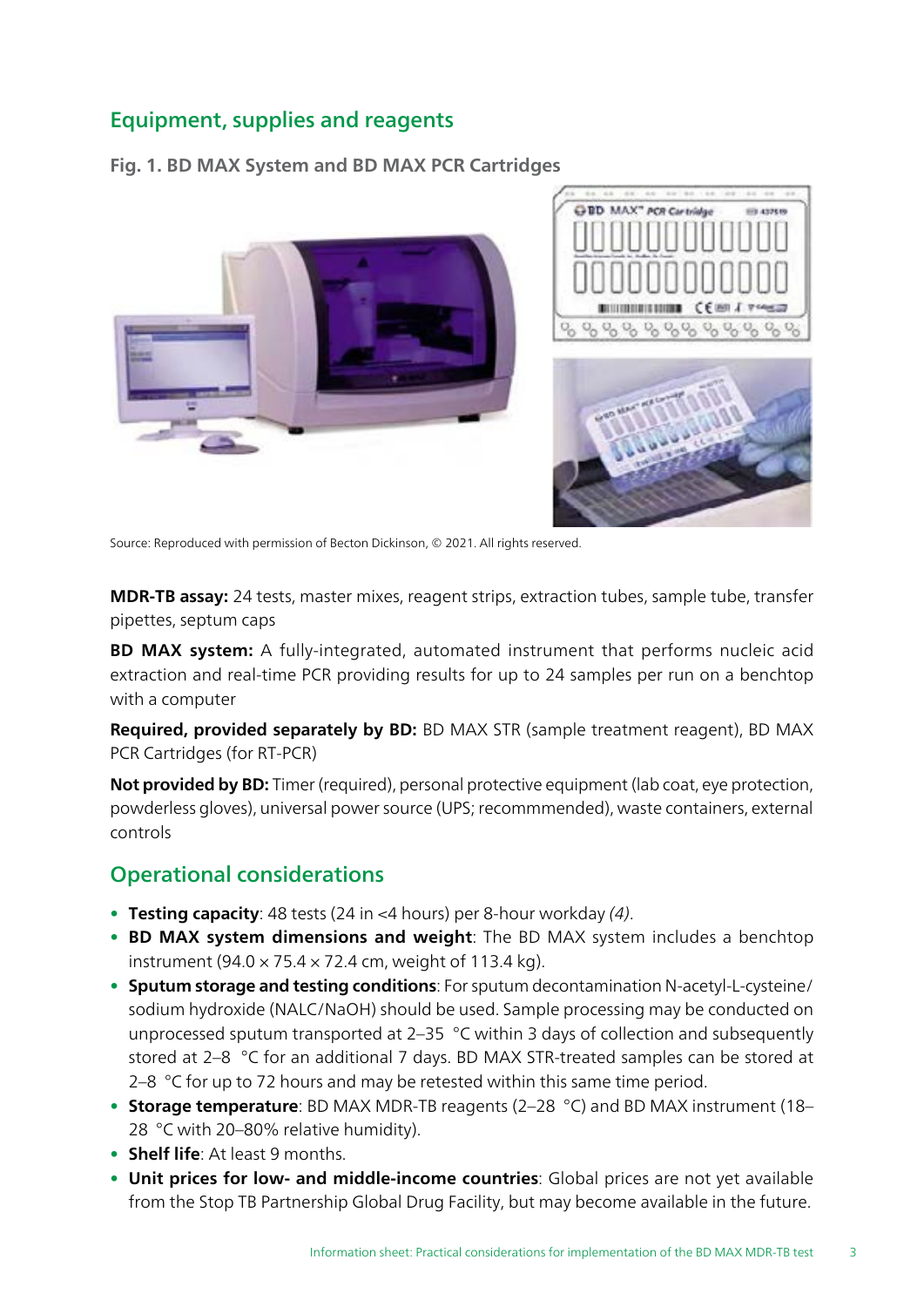# Implementation considerations

In addition to the general guidance provided in **Section 3.5**, consider the following test-specific implementation considerations:

- Area 1 Policies and planning: BD MAX MDR-TB integration into national algorithms and network placement should consider that (1) the test requires moderate complexity molecular infrastructure, (2) efficient specimen transport may be required to ensure quality sputum specimens are received under appropriate temperature within timelines for BD MAX MDR-TB testing, and (3) any multi-disease testing needs or plans to optimize resource use. Note that the BD MAX system also has assays available to detect Clostridium difficile, enteric bacterial and parasitic pathogens, Group B Streptococcus, methicillin-resistant Staphylococcus aureus (MRSA) and S. aureus, and bacterial vaginosis as well as Chlamydia, gonorrhoea and trichinosis.
- Area 3 Equipment: The BD MAX system, including the BD MAX instrument and all accompanying reagents, are required for BD MAX MDR-TB testing. Budget planning for test implementation should therefore consider any existing BD MAX systems, available infrastructure and other resource capacities and service and maintenance agreements to ensure optimal system functionality.
- Area 6 Digital data: Opportunities for diagnostic connectivity solution and e-systems integration may be explored to meet targets established in the Framework of indicators and targets for laboratory strengthening under the End TB Strategy (5).
- Area 7 Quality assurance: Quality assurance systems and activities for BD MAX MDR-TB mimic those of other moderate complexity automated NAATs. New method verifications should be conducted using a panel of well-characterized M. tuberculosis strains such that sensitivity and resistance for each TB medicine included in the assay (RIF and INH) is represented to demonstrate that the laboratory can achieve expected performance characteristics. Due to potential contamination of the molecular workflow, each run on the instrument must include positive and negative controls to ensure run validity and laboratory spaces should be tested for contamination at least monthly.
- Area 8 Recording and reporting: Given the potential for decentralized testing sites to report an expanded set of drug sensitivity results for the first time, countries should consider any additional communication routes or reporting procedures that may be required. In addition, diagnostic connectivity solutions may be used to automate reporting.
- Area 9 Training and competency assessment: As with other molecular drug-susceptibility tests, laboratory staff and clinicians should be trained on appropriate review and interpretation of resistance results for all included medicines.